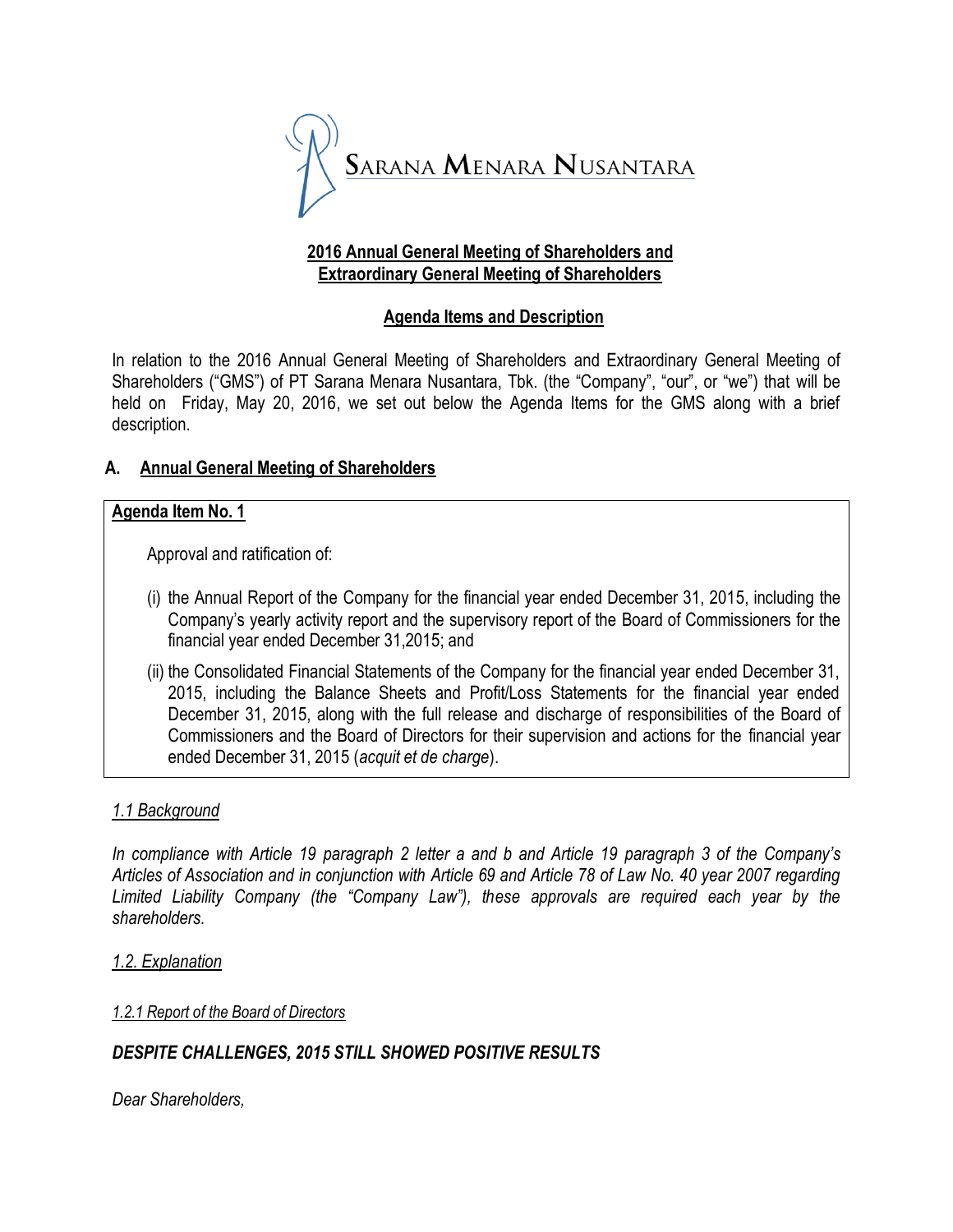*We are pleased to report that 2015 was another successful year for the Company. At the time of writing this report, the developed countries in the rest of the world are slowly recovering from a major slowdown in their economies. Monetary easing is still ongoing even though the United States has ended its zero percent interest rate policy by introducing a one-time increase of 25 bps in the Fed Fund rate. The Indonesian Rupiah has also strengthened to around 13,000 and stabilized after touching its lowest point at 14,728.*

*In Asia, Indonesia has ended 2015 in better shape than many major Asian economies in terms of reform and perception. The beginning of the year was very challenging for the Jokowi Government administration given the Government's minority postion in Parliament. Now with the backing of the majority of political parties, we expect the Jokowi Administration to boost investors' confidence and a better-aligned execution strategy for fostering economic growth.*

*During 2015, we managed to grow the business by adding 642 tower sites (mostly through the acquisition of iForte) and 900 site leases. Revenue grew by 8.9%, from IDR4,106.2 billion to IDR4,469.8 billion, and EBITDA grew by 10.5%, from IDR3,418.4 billion to IDR3,775.7 billion. Despite the impact of the Bakrie Telecom bankruptcy and the cancellation of 874 site leases in December 2014, we registered 2015 net profit of IDR 2,964.7 billion, approximately 2.7 times greater than the IDR 1,098.7 billion net profit recorded in 2014.*

*Despite the external challenges we faced in 2015, we maintained our position as the leading independent tower company in Indonesia with the largest tower portfolio, healthiest balance sheet and strongest credit rating among all tower companies. During 2015, we were the only tower company in Indonesia that received a credit rating upgrade. Standard & Poor's upgraded our Outlook from BB+/Stable to BB+/Positive. In 2016, Standard & Poor's has subsequently upgraded us to investment grade BBB-, one of only 3 companies in Indonesia with an investment grade rating from Standard & Poor's. Fitch International and Fitch Indonesia upgraded our ratings to BB+ and AA+, respectively. Moody's also upgraded our corporate credit rating to Ba1. In addition, our leverage ratio, as measured by net debt to LQA EBITDA, dropped to 1.8x in 2015 from 2.2x at the end of 2014 despite the cash acquisition of iForte.*

*As a closing remark, despite a challenging 2015, we met the guidance for revenue and EBITDA that we communicated at the beginning of the year. Going forward, we will continue to strengthen our position as the market leader in the tower industry by maintaining our disciplined approach to investing and expansion.*

*Finally, we would like to thank the shareholders, the Board of Commissioners, the Audit Committee, the management team and the employees of the Company and its subsidiaries for all their support in making 2015 a successful year. We believe that with persistent efforts and the continued support of our shareholders, management, and employees, we will always meet the objective of our mission statement: "Here For Indonesia".*

#### *1.2.2 Report of the Board of Commissioners:*

#### *Dear Shareholders,*

*We are pleased to report that during 2015, the Company recorded moderate growth despite difficult macroeconomic conditions and sector specific challenges that slowed operators' expansion after three years of strong growth. These challenges included spectrum refarming, the integration of acquisitions, the prospect of regulatory changes and the availability of new spectrum. In addition, 2015 saw the full impact of*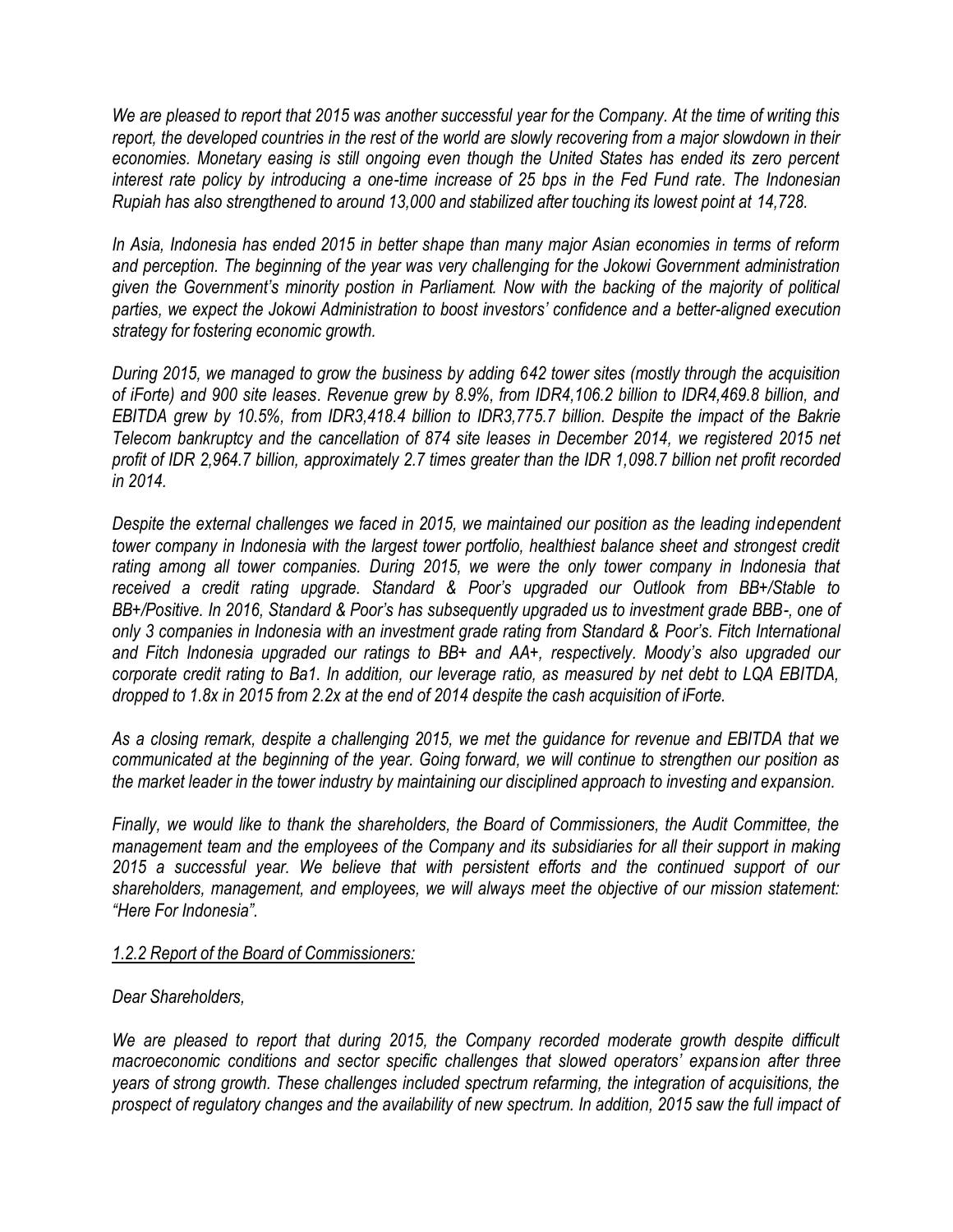*the Bakrie Telecom bankruptcy and the shutting down by Telkom of its Flexi CDMA operation. Nonetheless, in 2015 we added 642 towers and maintained our position as the premier tower company in Indonesia with nearly 12,250 towers and over 21,000 tenants.*

*Despite slower growth, we continued to focus on effectively managing our balance sheet and succeeded in lowering our net debt to EBITDA from 2.2x to 1.8x, maintained the longest average life of debt of any company in the sector, and improved our interest coverage ratios from 7.3 in 2014 to 7.8 in 2015.* 

*We believe our capital structure and modest leverage will contribute to significant operational and financial momentum in the coming years.*

*The international rating agencies recognized our solid capital management activities this year by upgrading our debt ratings. S&P upgraded our Outlook to BB+/Positive, Moody's upgraded our rating from Ba2 to Ba1, and Fitch upgraded our international rating from BB to BB+ and our domestic rating from AA- to AA+. In 2016, Standard & Poor's has subsequently upgraded us to investment grade BBB-, one of only 3 companies in Indonesia with an investment grade rating from Standard & Poor's. We are now the best rated independent tower company and one of the best among all private sector corporations in Indonesia.*

*We extend our warmest appreciation to the Board of Directors, the employees, other stakeholders of the Company, and to all who have contributed and worked so hard during the year to make the Company as successful as we are today. We believe that solid team work among the employees and members of the Board of Directors is key to this remarkable achievement.*

*As members of the Board of Commissioners, it is our duty to work with members of the Company's and Protelindo's management teams to ensure that we act in accordance with the industry's best practices and our core values of integrity and transparency. We believe that our shareholders will continue to be well rewarded as a result.*

# *1.3. Supporting Data*

*Shareholders can review and download the Company's 2015 Annual Report and 2015 Consolidated Financial Statements on our website using the following links: [http://www.ptsmn.co.id/assets/files/SMN/AR/SMN\\_15\\_-\\_Annual\\_Report.pdf](http://www.ptsmn.co.id/assets/files/SMN/AR/SMN_15_-_Annual_Report.pdf) and<http://www.ptsmn.co.id/assets/files/SMN/FS/SMN%2015%20-%20Financial%20Statement.pdf>*

### **Agenda Item No. 2**

Approval of the allocation plan of the Company's net profit for the financial year ended December 31, 2015.

#### *2.1 Background*

*In connection with Article 19 paragraph 2 letter b and Article 24 of the Company's Articles of Association and in conjunction with Article 70 and Article 71 of the Company Law, this approval is required each year by the shareholders.*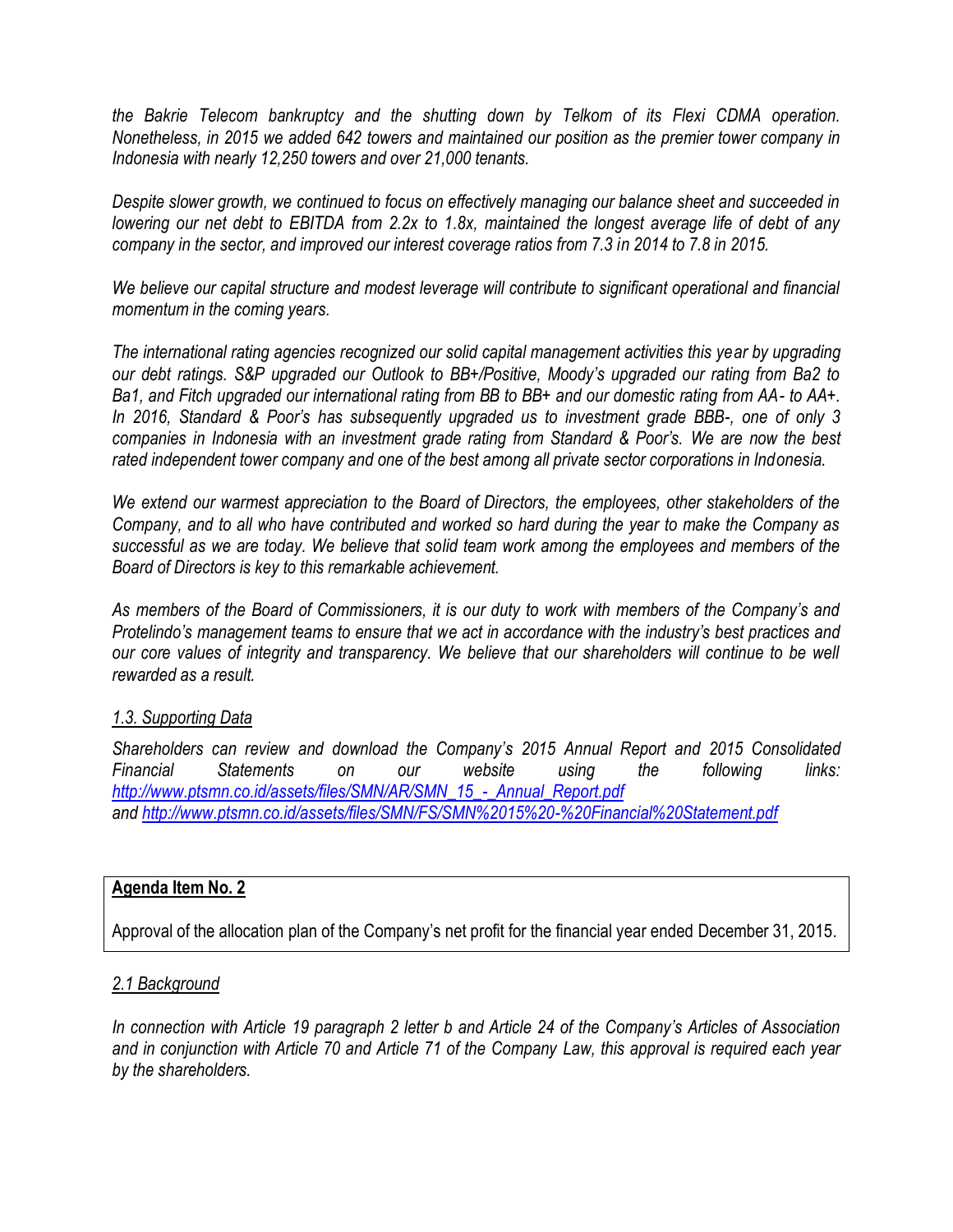## *2.2. Explanation*

*The Company has decided to allocate 2015 net profit as retained earnings and, consequently, will not distribute dividends. This decision is primarily due to the continued growth of the Company's business. To comply with the Company Law, the Company will allocate a small amount of 2015 net profit in the amount of IDR100,000,000 (approximately US\$ 7,249.00 using an exchange rate of US\$1=IDR13,795 as of December 31, 2015) as a reserve fund.*

## **Agenda Item No. 3**

Determination of the remuneration and allowance for the members of the Board of Directors and remuneration or honorarium and allowance for the members of the Board of Commissioners of the Company for the financial year of 2016.

#### *3.1 Background*

*In connection with Article 11 paragraph 6 and Article 14 paragraph 6 of the Company's Articles of Association, and in conjunction with Article 96 and Article 113 of the Company Law, this approval is required each year by the shareholders.*

#### *3.2. Explanation*

*The remuneration paid to the Board of Directors and the Board of Commissioners for the prior year amounted to IDR6,874,670,036 and IDR3,045,389,258, respectively. In order to determine the salaries of the members of our Board of Directors and Board of Commissioners this year, effective from the closing of today's AGMS up to the closing of next year's AGMS, the Company is proposing that shareholders delegate the final determination of compensation to the Company's controlling shareholder (i.e., PT Sapta Adhikari Investama). The controlling shareholder of the Company will determine such remuneration by taking into consideration the proposal from the Board of Commissioners. The Board of Commissioners will base its proposal on the Remuneration and Nomination Committee's recommendation. The total remuneration for the coming year will be based on, among other things, the Indonesian inflation rate in 2015, issued by the Indonesia Bureau Statistic (BPS), the applicable remuneration for similar positions within the Company's industry, and the duties and responsibilities of the members of the Board in connection with the Company's performance.* 

#### **Agenda Item No. 4**

Appointment of the Independent Public Accountant Office to audit the Company's Consolidated Financial Statements for the financial year ended December 31, 2016 and delegation of authority to the Board of Directors of the Company to determine the amount of compensation for our Independent Public Accountant and other requirements relating to such appointment.